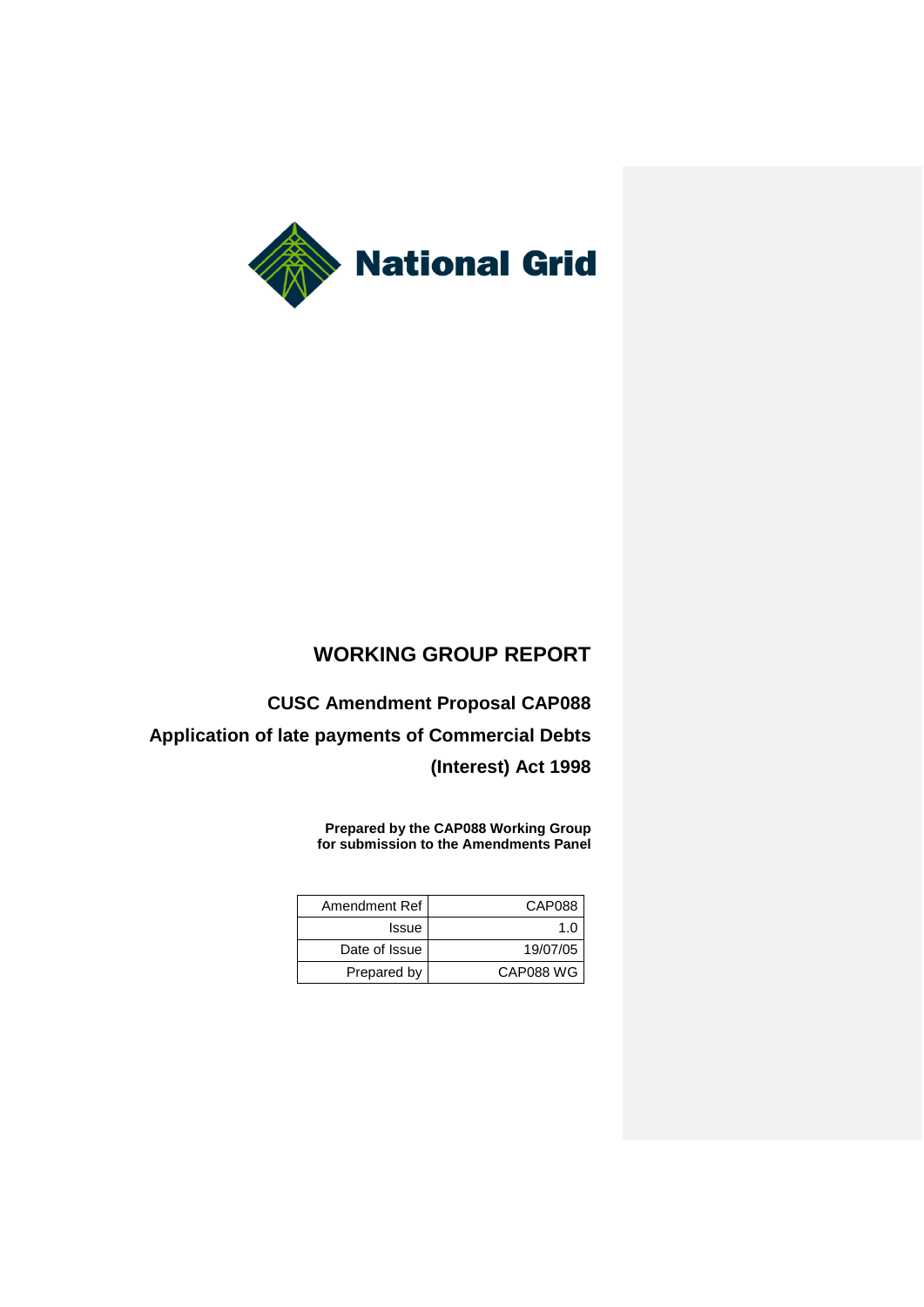# **I DOCUMENT CONTROL**

# **a National Grid Document Control**

| <b>Version</b> | Date     | Author | <b>Change Reference</b> |
|----------------|----------|--------|-------------------------|
| 1.0            | 19/07/05 | NGT    | Final WG Report         |
|                |          |        |                         |
|                |          |        |                         |

# **b Distribution**

| <b>Name</b>                                | Organisation |
|--------------------------------------------|--------------|
| The Gas and Electricity Markets Authority  | Ofgem        |
| <b>CUSC Parties</b>                        | Various      |
| <b>Panel Members</b>                       | Various      |
| National Grid Industry Information Website |              |

# **II CONTENTS TABLE**

|     | a<br>h                                                                 |  |
|-----|------------------------------------------------------------------------|--|
| 1.0 |                                                                        |  |
|     |                                                                        |  |
| 2.0 |                                                                        |  |
| 3.0 |                                                                        |  |
|     |                                                                        |  |
| 4.0 | ASSESSMENT AGAINST APPLICABLE CUSC OBJECTIVES4                         |  |
| 5.0 |                                                                        |  |
| 6.0 |                                                                        |  |
| 7.0 |                                                                        |  |
|     | ANNEX 1 – WORKING GROUP TERMS OF REFERENCE AND MEMBERSHIP 6            |  |
|     |                                                                        |  |
|     | PART B - Text to give effect to the Proposed Working Group Alternative |  |
|     |                                                                        |  |
|     |                                                                        |  |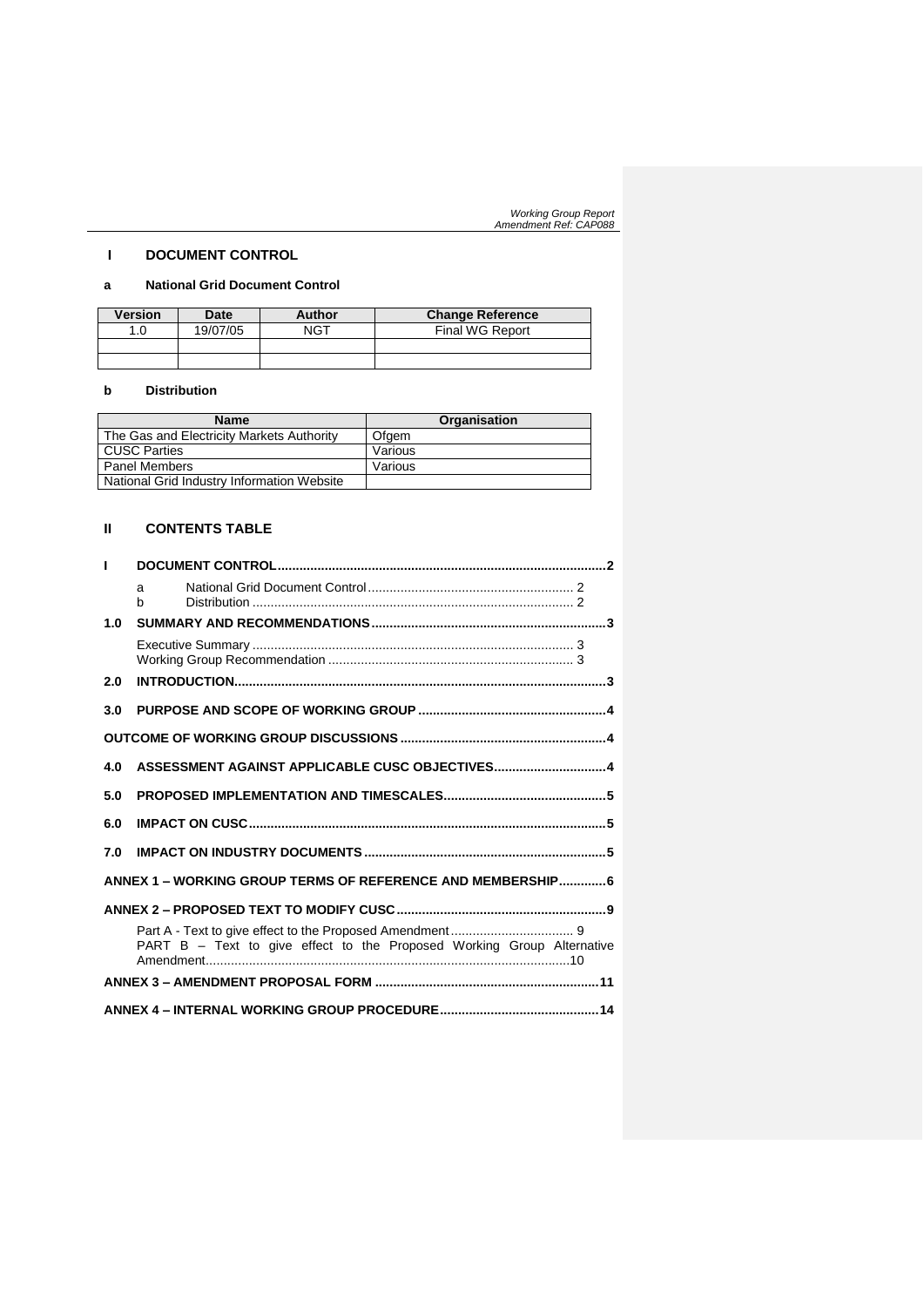# **1.0 SUMMARY AND RECOMMENDATIONS**

#### **Executive Summary**

- 1.1 CUSC Amendment Proposal CAP088 Application of late payments of Commercial Debts (Interest) Act 1998 (see Annex 3) was raised by NGC at May CUSC Panel. The CUSC Amendments Panel determined that a Working Group should be established to consider this proposal prior to industry consultation. The Terms of Reference along with CAPs 089, 090 and 091 were determined (see Annex 1) with a requirement to report back to the August 2005 CUSC Amendments Panel Meeting.
- 1.2 It was agreed in the CAP088 Terms of Reference to expedite CAP088 as soon as practicable and the Working Group believe that CAP088 and the Working Group Alternative are now ready to proceed to Industry Consultation. This Working Group Report has been prepared in accordance with Section 8.17 of the CUSC and it is the view of the Working Group that the Terms of Reference have been discharged.
- 1.3 The Working Group has evaluated the proposal against the Applicable CUSC Objectives in accordance with its Terms of Reference. One Working Group Alternative has been developed and is presented along with the Original Amendment.
- 1.4 The Working Group has assessed the original Amendment Proposal and Working Group Alternative against the Applicable CUSC Objectives. The results of this assessment are contained within Section 4 and 5 of this report.

#### **Working Group Recommendation**

1.5 The CAP088 Working Group recommends that the Amendment Proposal and Working Group Alternative should now proceed to wider industry consultation in accordance with CUSC Section 8.17.12(b).

# **2.0 INTRODUCTION**

- 2.1 CAP088 seeks to address and codify Ofgem's recommendations within its Network Operator Best Practice guidelines by amending Clause 6.6.5 of CUSC, and NGC as the Proposer believes this would better facilitate the applicable CUSC objectives.
- 2.2 Clause 6.6.5 of CUSC currently states the rate of 4% over base rate, accrued daily, can be levied on any CUSC party that fails to pay on the due date any amount properly due. This Amendment is proposed in order to allow the application of the rate detailed within the Application of Late Payment of Commercial Debts (Interest) Act 1998 which was given effect to via a statutory instrument. The rate is set twice a year on 30 June and 31 December, and is applicable for the following six-month periods i.e. 1July to 31 December and 1 January to 30 June respectively. NGC believes the application of the rate detailed within the Act would provide the most appropriate incentive to ensure that payments are made in accordance with prevailing contracts, as currently it would allow for interest to be levied on late paid items at a rate equal to a specified base rate plus eight percentage points per annum, and is in line with best practice.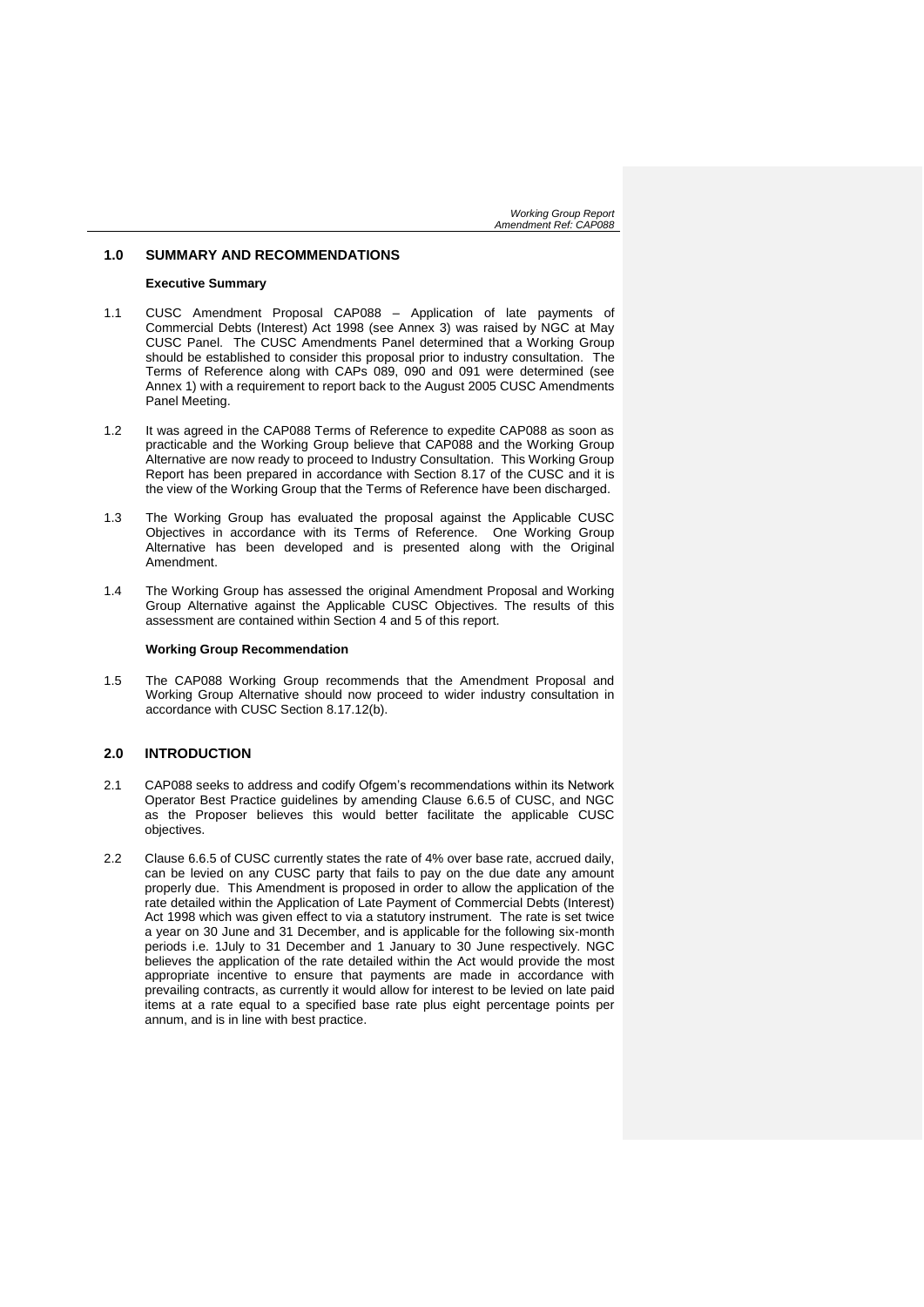# **3.0 PURPOSE AND SCOPE OF WORKING GROUP**

- 3.1 The Working Group is responsible for assisting the CUSC Amendments Panel in the evaluation of CUSC Amendment Proposal CAP088 tabled by National Grid Company at the Amendments Panel meeting on 20<sup>th</sup> May 2005.
- 3.2 The proposals must be evaluated to consider whether they better facilitate achievement of the applicable CUSC objectives. These can be summarised as follows:
	- (a) the efficient discharge by the Licensee of the obligations imposed on it by the Act and the Transmission Licence; and
	- (b) facilitating effective competition in the generation and supply of electricity, and (so far as consistent therewith) facilitating such competition in the sale, distribution and purchase of electricity.

#### **Outcome of Working Group Discussions**

- 3.3 It was clarified that the Application of Late Payments of Commercial Debts (Interest) Act 1998 was given effect to via a statutory instrument and the rate as set out in the statutory instrument is 8% as a mandatory figure. There were two views in the Working Group as to what application of the Late Payment statutory instrument meant in terms of the associated interest rate. NGC believed that it is most appropriate to comply with the rate as detailed in the instrument (ie: currently 8%) as this increases the transparency as to how the rate is derived and provides an approach consistent with the Network Operator Best Practice Guidelines.
- 3.4 Some of the Working Group believed that it was possible to develop an Alternative, which was linked to the application of a proportion of the rate as set out in the Statutory Instrument. The Working Group proposed an Alternative Amendment in which the level of interest charged was a set percentage of the rate detailed in the Act. In order to provide a safeguard to ensure that this Alternative Amendment did not result in a reduction of existing arrangements it further proposed the inclusion of the current arrangements as a minimum level. Under the Working Group Alternative Amendment the interest rate levied would be:-
	- Base Rate, plus 75% of interest rate detailed in Act (currently 8%)
	- Minimum level set at Base Rate plus 4%

This was considered by some Working Group members to be a more appropriate rate, which could be increased by a future Amendment if the need arose.

3.5 There was a majority in favour of the Original Amendment, but a significant minority were in favour of the Working Group Alternative Amendment. The Working Group concluded that CAP088 and the Working Group Alternative should proceed to wider industry consultation.

# **4.0 ASSESSMENT AGAINST APPLICABLE CUSC OBJECTIVES**

4.1 An amendment to the CUSC as outlined in both the Original CAP088 proposal and the Working Group Alternative Amendment will enable National Grid to more easily and efficiently discharge its obligations under the Act and the Transmission Licence and fulfill its obligations to facilitate competition in the generation and supply of electricity.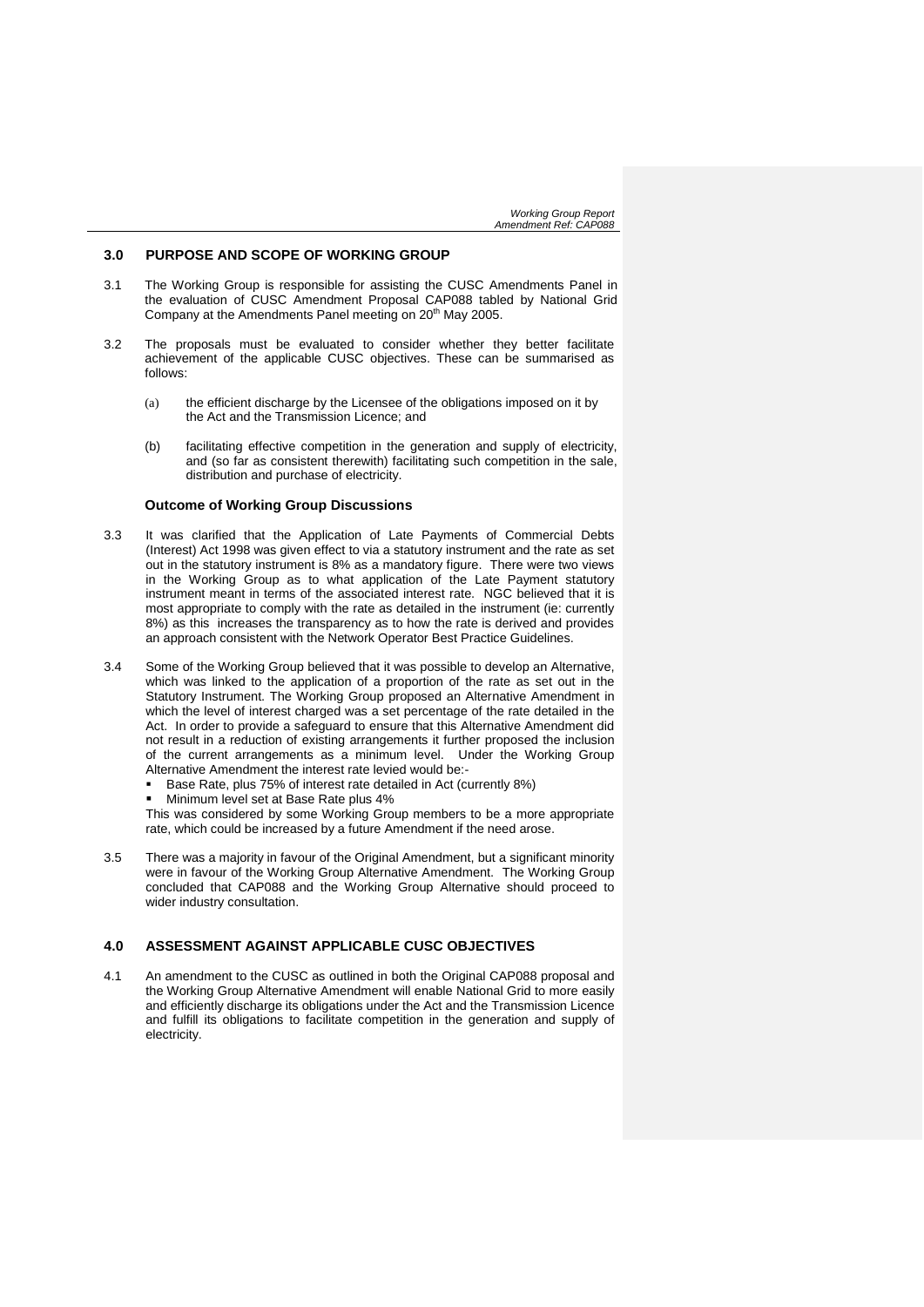- 4.2 Members of the Working Group (including NGC) considered that the intent of CAP088 was to align the processes with those published in the Network Operator Best Practice Guidelines. Therefore, the Original CAP088 Amendment proposal which details application of the rate detailed within the Late Payments of Commercial Debts (Interest) 1998 Act (as detailed in paragraph 3.53 of the Best Practice Guidelines), better facilitates the applicable CUSC objectives.
- 4.3 Some members of the Working Group considered that the Working Group Alternative Amendment would better facilitate the applicable CUSC objectives than the Original Amendment and would enable National Grid to more easily and efficiently discharge its obligations under the Act and the Transmission Licence and fulfill its obligations to facilitate competition in the generation and supply of electricity. NGC does acknowledge that the Working Group Alternative would provide an increased incentive for any CUSC party to make payments in accordance with prevailing contracts, over the current CUSC baseline.

# **5.0 PROPOSED IMPLEMENTATION AND TIMESCALES**

5.1 It is proposed that should the Authority approve the amendment proposal for CAP088 and this should be implemented 10 business days after the Authority decision.

# **6.0 IMPACT ON CUSC**

6.1 CAP088 and the Working Group Alternative will require a change to Clause 6.6.5 of the CUSC, as detailed in the legal text at annex 2.

# **7.0 IMPACT ON INDUSTRY DOCUMENTS**

**Impact on Core Industry Documents**

7.1 None

**Impact on other Industry Documents**

7.2 None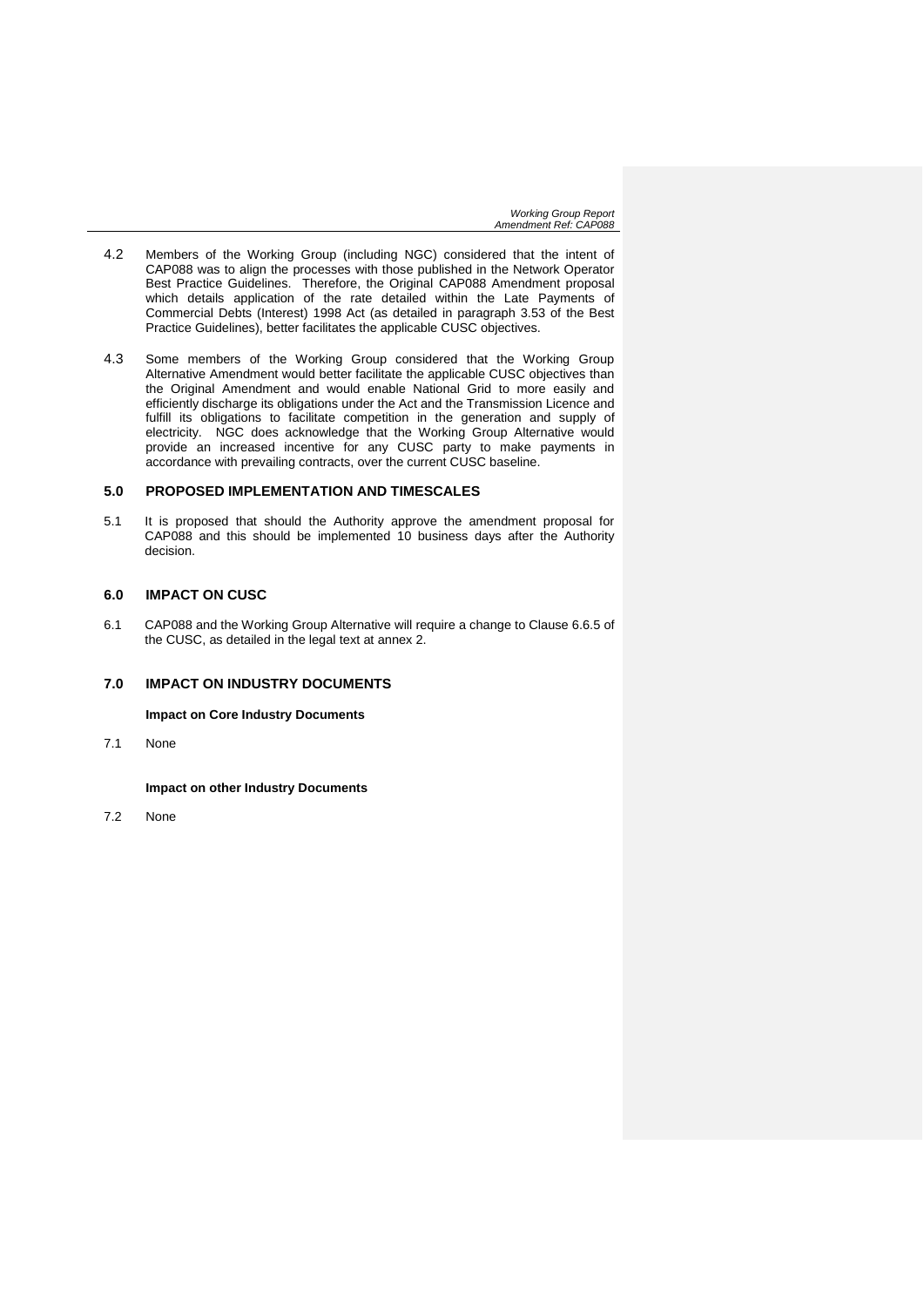# **Annex 1 – Working Group Terms of Reference and Membership**

# **TERMS OF REFERENCE FOR CAPs 088-091 WORKING GROUP**

# RESPONSIBILITIES

- 1. The Working Group is responsible for assisting the CUSC Amendments Panel in the evaluation of CUSC Amendment Proposals CAPs 088-090 inclusive tabled by National Grid Company and CAP091 tabled by BizzEnergy at the Amendments Panel meeting on 20<sup>th</sup> May 2005.
- 2. The proposal must be evaluated to consider whether it better facilitates achievement of the applicable CUSC objectives. These can be summarised as follows:
	- (b) the efficient discharge by the Licensee of the obligations imposed on it by the Act and the Transmission Licence; and
	- (c) facilitating effective competition in the generation and supply of electricity, and (so far as consistent therewith) facilitating such competition in the sale, distribution and purchase of electricity.
- 3. It should be noted that additional provisions apply where it is proposed to modify the CUSC amendment provisions, and generally reference should be made to the Transmission Licence for the full definition of the term.

#### SCOPE OF WORK

- 4. The Working Group must consider the issues raised by the Amendment Proposals and consider if the proposals identified better facilitate achievement of the Applicable CUSC Objectives.
- 5. In addition to the overriding requirement of paragraph 4, the Working Group shall consider and incorporate appropriate legal drafting in the report to implement CAPs 088-091 or any Working Group Alternative Amendment (WGAA) developed by the Group.
- 6. The Working Group is responsible for the formulation and evaluation of any WGAAs arising from Group discussions which would, as compared with the Amendment Proposal, better facilitate achieving the applicable CUSC objectives in relation to the issue or defect identified.
- 7. The Working Group should become conversant with the definition of Working Group Alternative Amendments which appears in Section 11 (Interpretation and Definitions) of the CUSC. The definition entitles the Group and/or an individual Member of the Working Group to put forward a Working Group Alternative Amendment if the Member(s) genuinely believes the Alternative would better facilitate the achievement of the Applicable CUSC Objectives. The extent of the support for the Amendment Proposal or any Working Group Alternative Amendment arising from the Working Group's discussions should be clearly described in the final Working Group Report to the CUSC Amendments Panel.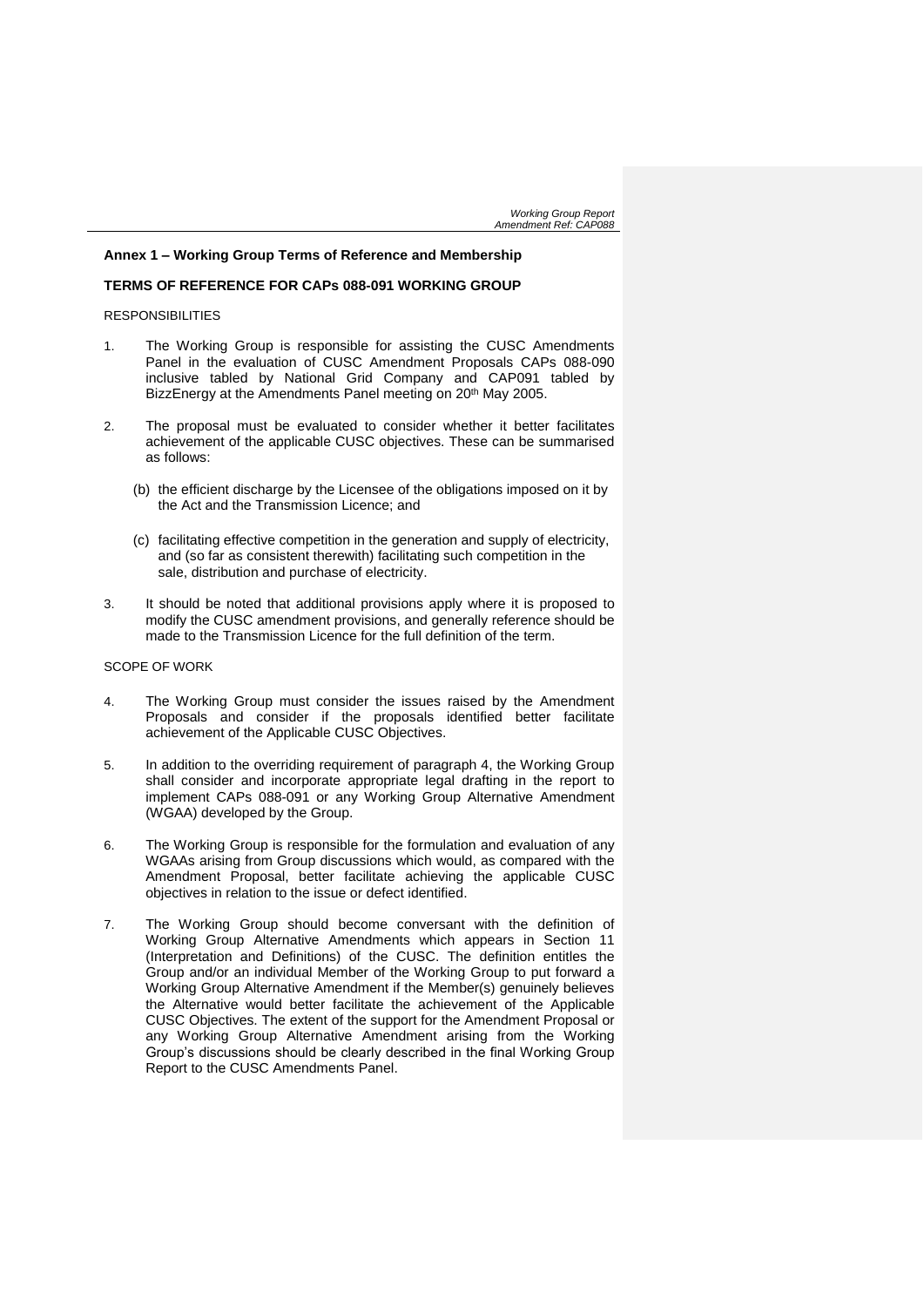8. The Working Group Chairman should provide progress reports to the CUSC Amendments Panel meetings scheduled for 24<sup>th</sup> June and 29<sup>th</sup> July. If some of the Amendment Proposals can be progressed earlier than the timetable in this paragraph then the Working Group should report earlier to the Panel on those Amendment Proposals. The Working Group is to submit their final report to the CUSC Panel Secretary on 11<sup>th</sup> August 2005 for circulation to Panel Members. The conclusions will be presented to the CUSC Panel meeting on 19th August 2005.

# MEMBERSHIP

9. It is recommended that the Working Group has the following members:

Authority Representative Dipen Gadhia<br>Technical Secretary Richard Dunn **Technical Secretary** 

[NB: Working Group must comprise at least 5 Members (who may be Panel Members) and will be selected by the Panel with regard to WG List<br>held by the Secretaryl the Secretary]

10. The membership can be amended from time to time by the CUSC Amendments Panel. Any additional nominations for Membership of the Group after the CUSC Panel meeting scheduled for  $20<sup>th</sup>$  May should be provided to the CUSC Panel Secretary.

RELATIONSHIP WITH AMENDMENTS PANEL

- 11. The Working Group shall seek the views of the Amendments Panel before taking on any significant amount of work. In this event the Working Group Chairman should contact the CUSC Panel Secretary.
- 12. Where the Working Group requires instruction, clarification or guidance from the Amendments Panel, particularly in relation to their Scope of Work, the Working Group Chairman should contact the CUSC Panel Secretary.

# MEETINGS

13. The Working Group shall, unless determined otherwise by the Amendments Panel, develop and adopt its own internal working procedures and provide a copy to the Panel Secretary for each of its Amendment Proposals.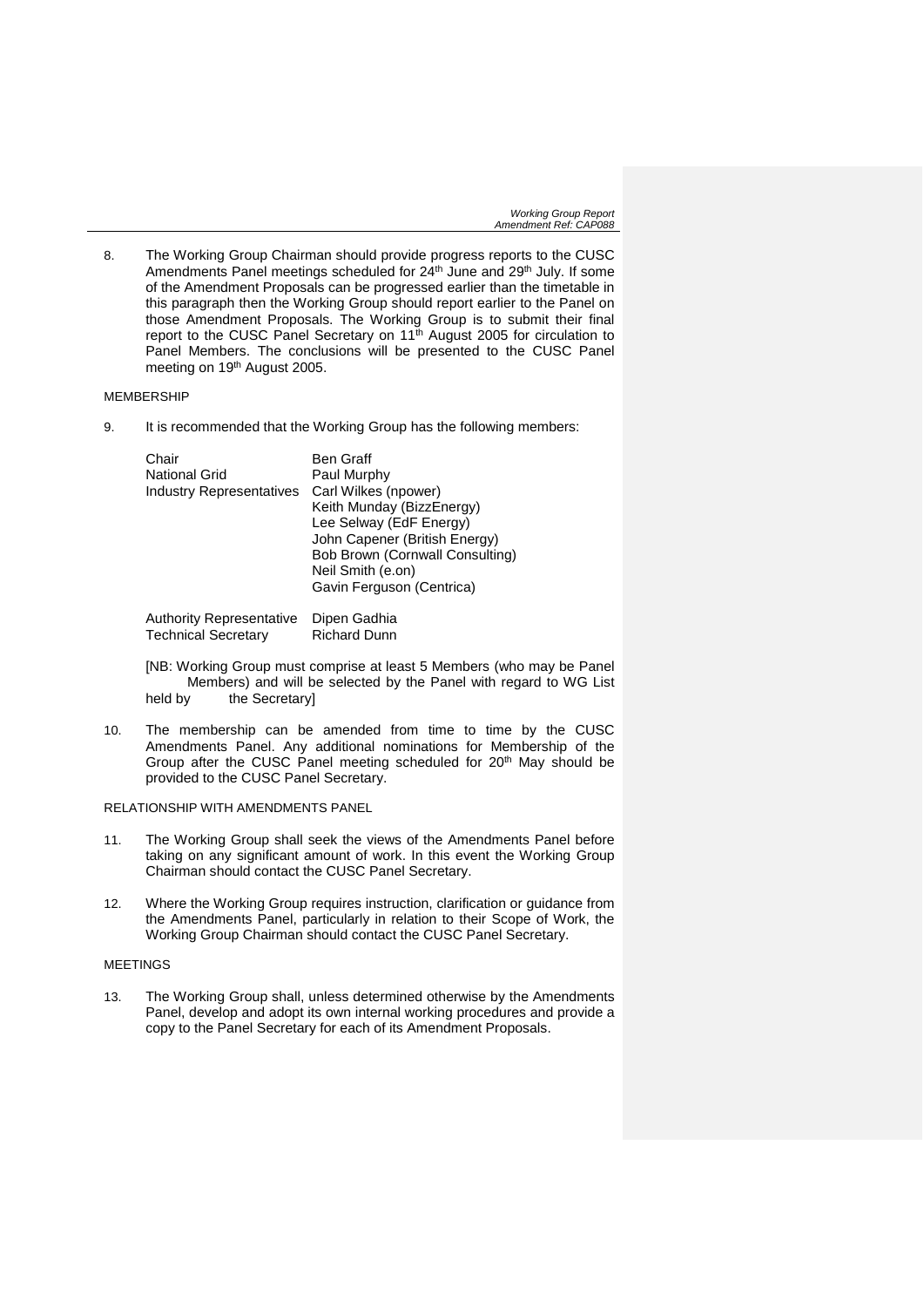REPORTING

- 14. The Working Group Chairman shall prepare a final report to the Amendments Panel scheduled for 19<sup>th</sup> August 2005 responding to the matter set out in the Terms of Reference.
- 15. A draft Working Group Report must be circulated to Working Group members with not less than five business days given for comments.
- 16. Any unresolved comments within the Working Group must be reflected in the final Working Group Report.
- 17. The Chairman (or another member nominated by him) will present the Working Group report to the Amendments Panel as required.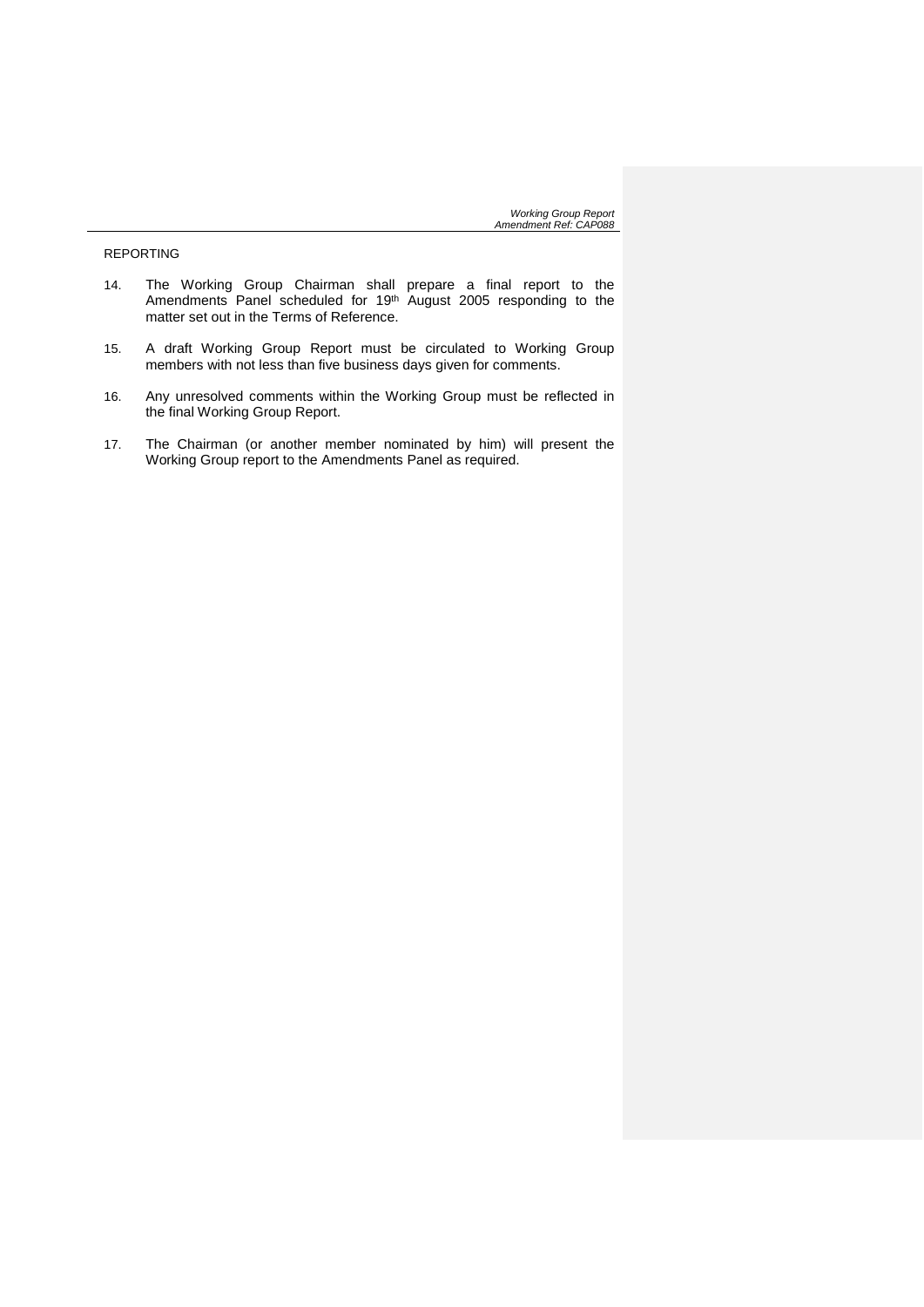**Annex 2 – Proposed Text to modify CUSC**

### **Part A - Text to give effect to the Proposed Amendment**

# **Change Marked Version**

6.6.5 Subject to Section 4, if any **CUSC** Party fails to pay on the due date any amount properly due under the **CUSC** or any **Bilateral Agreement** such **CUSC Party** shall pay to the **CUSC Party** to whom such amount is due interest on such overdue amount from and including the date of such failure to (but excluding) the date of actual payment (as well after as before judgement) at the rate of 4% over **Base Rate Prescribed Rate**for the time being and from time to time**.** Interest shall accrue from day to day.

Add new definition to CUSC Section 11 as follows

**"Prescribed Rate"** the rate of interest set for the relevant period as the statutory interest rate for the purposes of the Late Payment of Commercial Debts (interest) Act 1998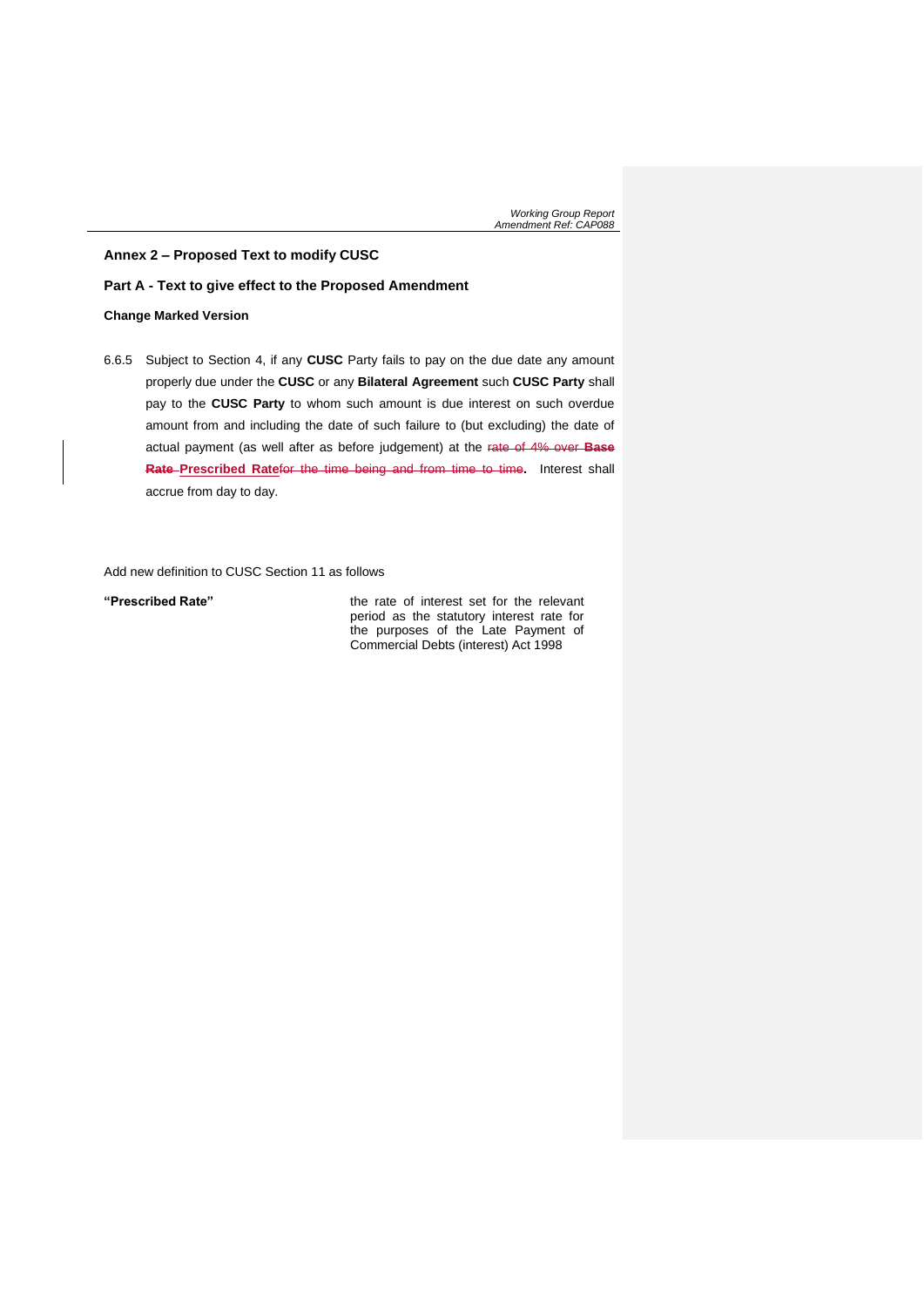**PART B – Text to give effect to the Proposed Working Group Alternative Amendment**

# **Change Marked Version**

6.6.5 Subject to Section 4, if any CUSC Party fails to pay on the due date any amount properly due under the CUSC or any Bilateral Agreement such CUSC Party shall pay to the CUSC Party to whom such amount is due interest on such overdue amount from and including the date of such failure to (but excluding) the date of actual payment (as well after as before judgement) at the rate of 4% over Base Rate **Prescribed Rate**for the time being and from time to time. Interest shall accrue from day to day.

Add new definition to CUSC Section 11 as follows

| "Prescribed Rate" | the greater of 4% over <b>Base Rate</b> or the  |  |
|-------------------|-------------------------------------------------|--|
|                   | rate of interest set for the relevant period as |  |
|                   | the statutory interest rate for the purposes    |  |
|                   | of the Late Payment of Commercial Debts         |  |
|                   | (interest) Act 1998 provided that in            |  |
|                   | calculating this rate the per cent per annum    |  |
|                   | figure over the official dealing rate shall be  |  |
|                   | 75% of the per cent per annum set as such       |  |
|                   | statutory interest rate:.                       |  |

**Formatted Formatted**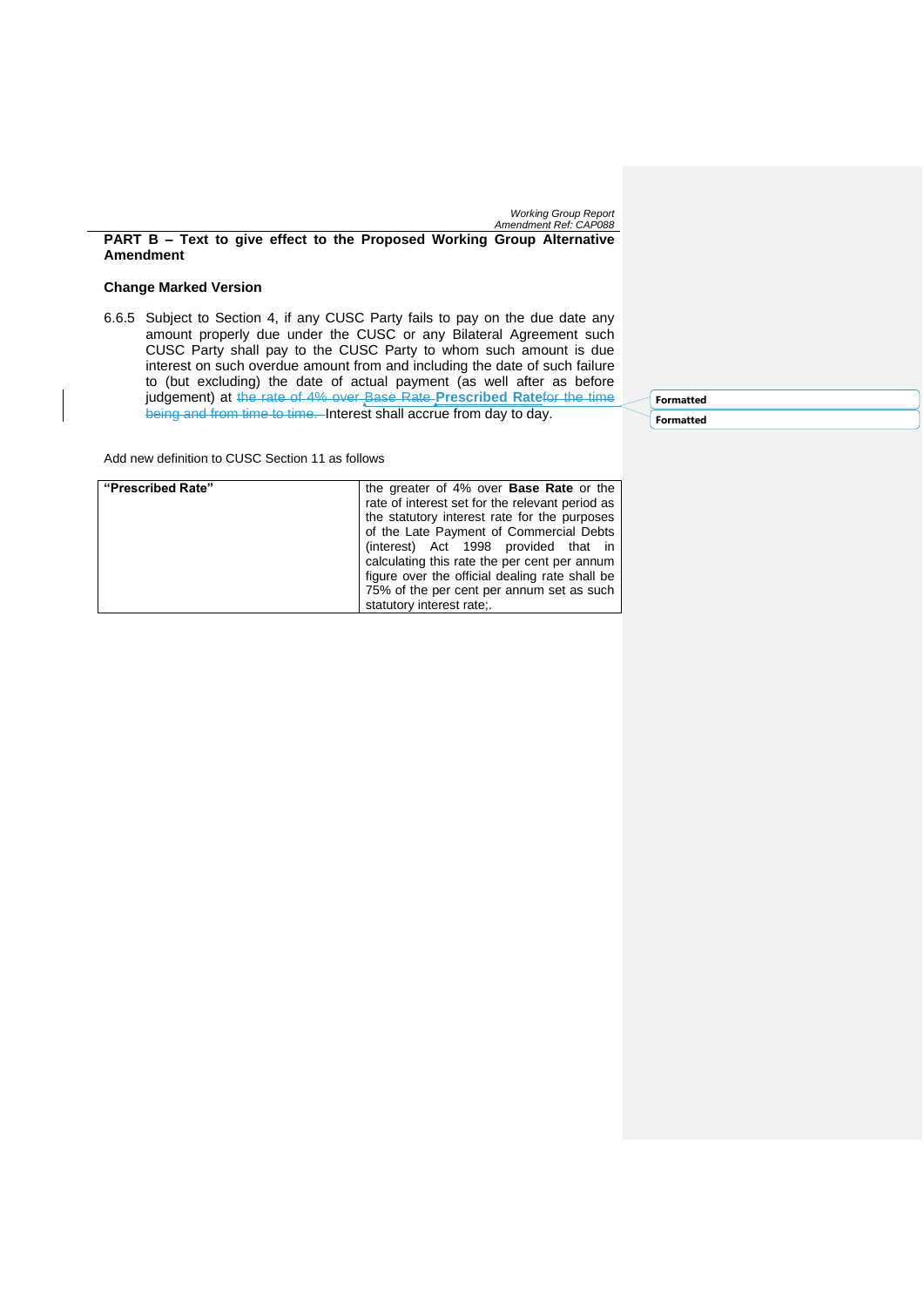# **Annex 3 – Amendment Proposal Form**

| <b>CUSC Amendment Proposal Form</b>                                                                                                                                                                                                                                                                                                                                                                                                                                                                                                                                                                                                                                                                                                                                             | <b>CAP:088</b> |
|---------------------------------------------------------------------------------------------------------------------------------------------------------------------------------------------------------------------------------------------------------------------------------------------------------------------------------------------------------------------------------------------------------------------------------------------------------------------------------------------------------------------------------------------------------------------------------------------------------------------------------------------------------------------------------------------------------------------------------------------------------------------------------|----------------|
| <b>Title of Amendment Proposal:</b>                                                                                                                                                                                                                                                                                                                                                                                                                                                                                                                                                                                                                                                                                                                                             |                |
| Application of late payments of Commercial Debts (Interest) Act 1998                                                                                                                                                                                                                                                                                                                                                                                                                                                                                                                                                                                                                                                                                                            |                |
| Description of the Proposed Amendment (mandatory by proposer):                                                                                                                                                                                                                                                                                                                                                                                                                                                                                                                                                                                                                                                                                                                  |                |
| Clause 6.6.5 states the rate of 4% over base rate, accrued daily, can be levied on any<br>CUSC party that fails to pay on the due date any amount properly due.<br>This amendment is proposed in order to allow the application of the late payment of<br>Commercial Debts (Interest) Act 1998. This would act as an additional incentive to ensure<br>that payments are made in accordance with prevailing contracts, as it allows for interest to<br>be levied on late paid items at a rate equal to a specified base rate plus eight percentage<br>points per annum. This rate is set twice a year on 30 June and 31 December each year.<br>This rate is applicable for the following six-month periods i.e. 1 July to 31 December and 1<br>January to 30 June respectively. |                |
| It is recommended that this amendment goes to a working group.                                                                                                                                                                                                                                                                                                                                                                                                                                                                                                                                                                                                                                                                                                                  |                |
| Description of Issue or Defect that Proposed Amendment seeks to Address (mandatory by<br>proposer):<br>The amendment seeks to address and codify Ofgem's recommendations within its Network                                                                                                                                                                                                                                                                                                                                                                                                                                                                                                                                                                                     |                |
| Operator Best Practice guidelines.                                                                                                                                                                                                                                                                                                                                                                                                                                                                                                                                                                                                                                                                                                                                              |                |
| Impact on the CUSC (this should be given where possible):                                                                                                                                                                                                                                                                                                                                                                                                                                                                                                                                                                                                                                                                                                                       |                |
| Amendment to Clause 6.6.5                                                                                                                                                                                                                                                                                                                                                                                                                                                                                                                                                                                                                                                                                                                                                       |                |
| Impact on Core Industry Documentation (this should be given where possible):                                                                                                                                                                                                                                                                                                                                                                                                                                                                                                                                                                                                                                                                                                    |                |
| None                                                                                                                                                                                                                                                                                                                                                                                                                                                                                                                                                                                                                                                                                                                                                                            |                |
| Impact on Computer Systems and Processes used by CUSC Parties (this should be<br>given where possible):                                                                                                                                                                                                                                                                                                                                                                                                                                                                                                                                                                                                                                                                         |                |
| None                                                                                                                                                                                                                                                                                                                                                                                                                                                                                                                                                                                                                                                                                                                                                                            |                |
| Details of any Related Modifications to Other Industry Codes (where known):                                                                                                                                                                                                                                                                                                                                                                                                                                                                                                                                                                                                                                                                                                     |                |
| None                                                                                                                                                                                                                                                                                                                                                                                                                                                                                                                                                                                                                                                                                                                                                                            |                |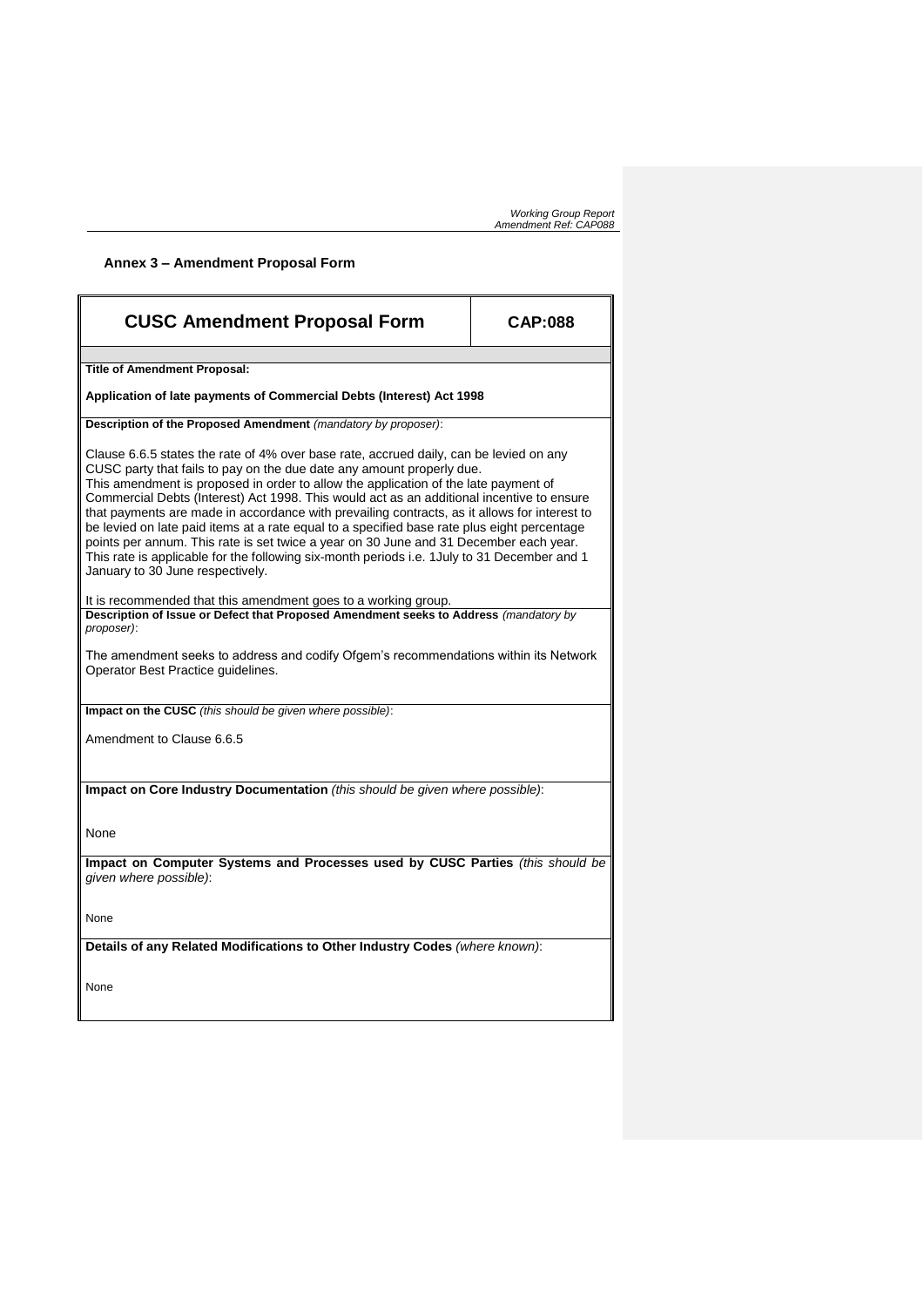| <b>Working Group Report</b> |  |  |
|-----------------------------|--|--|
|-----------------------------|--|--|

|                                                                                     | Amendment Ref: CAP088                                                                            |
|-------------------------------------------------------------------------------------|--------------------------------------------------------------------------------------------------|
| Justification for Proposed Amendment with Reference to Applicable CUSC Objectives** |                                                                                                  |
| (mandatory by proposer):                                                            |                                                                                                  |
|                                                                                     |                                                                                                  |
|                                                                                     | An amendment to the CUSC as outlined above will enable National Grid to more easily and          |
|                                                                                     | efficiently discharge its obligations under the Act and the Transmission Licence and fulfill its |
|                                                                                     | obligations to facilitate competition in the generation and supply of electricity.               |
| <b>Details of Proposer:</b>                                                         | National Grid Transco                                                                            |
| Organisation's Name:                                                                |                                                                                                  |
|                                                                                     |                                                                                                  |
| Capacity in which the Amendment is<br>being proposed:                               | <b>CUSC Party</b>                                                                                |
| (i.e. CUSC Party, BSC Party or                                                      |                                                                                                  |
| "energywatch")                                                                      |                                                                                                  |
|                                                                                     |                                                                                                  |
| Details of Proposer's                                                               |                                                                                                  |
| Representative:                                                                     | Paul Murphy                                                                                      |
| Name:                                                                               | <b>NGT</b><br>019260656330                                                                       |
| Organisation:                                                                       |                                                                                                  |
| Telephone Number:                                                                   | paul.murphy@ngtuk.com                                                                            |
| Email Address:                                                                      |                                                                                                  |
| <b>Details of Representative's</b>                                                  |                                                                                                  |
| Alternate:                                                                          | <b>Toby Thornton</b>                                                                             |
| Name:                                                                               | <b>NGT</b>                                                                                       |
| Organisation:                                                                       | 01926656384                                                                                      |
| Telephone Number:                                                                   | toby.thornton@ngtuk.com                                                                          |
| Email Address:                                                                      |                                                                                                  |
| <b>Attachments (Yes/No):</b>                                                        |                                                                                                  |
| If Yes, Title and No. of pages of each Attachment:                                  |                                                                                                  |
|                                                                                     |                                                                                                  |

# **Notes:**

- 1. Those wishing to propose an Amendment to the CUSC should do so by filling in this "Amendment Proposal Form" that is based on the provisions contained in Section 8.15 of the CUSC. The form seeks to ascertain details about the Amendment Proposal so that the Amendments Panel can determine more clearly whether the proposal should be considered by a Working Group or go straight to wider National Grid Consultation.
- 2. The Panel Secretary will check that the form has been completed, in accordance with the requirements of the CUSC, prior to submitting it to the Panel. If the Panel Secretary accepts the Amendment Proposal form as complete, then he will write back to the Proposer informing him of the reference number for the Amendment Proposal and the date on which the Proposal will be considered by the Panel. If, in the opinion of the Panel Secretary, the form fails to provide the information required in the CUSC, then he may reject the Proposal. The Panel Secretary will inform the Proposer of the rejection and report the matter to the Panel at their next meeting. The Panel can reverse the Panel Secretary's decision and if this happens the Panel Secretary will inform the Proposer.

The completed form should be returned to:

Richard Dunn Panel Secretary Commercial Frameworks National Grid Company plc NGT House Warwick Technology Park Gallows Hill Warwick, CV34 6DA Or via e-mail to: [CUSC.Team@uk.ngrid.com](mailto:CUSC.Team@uk.ngrid.com)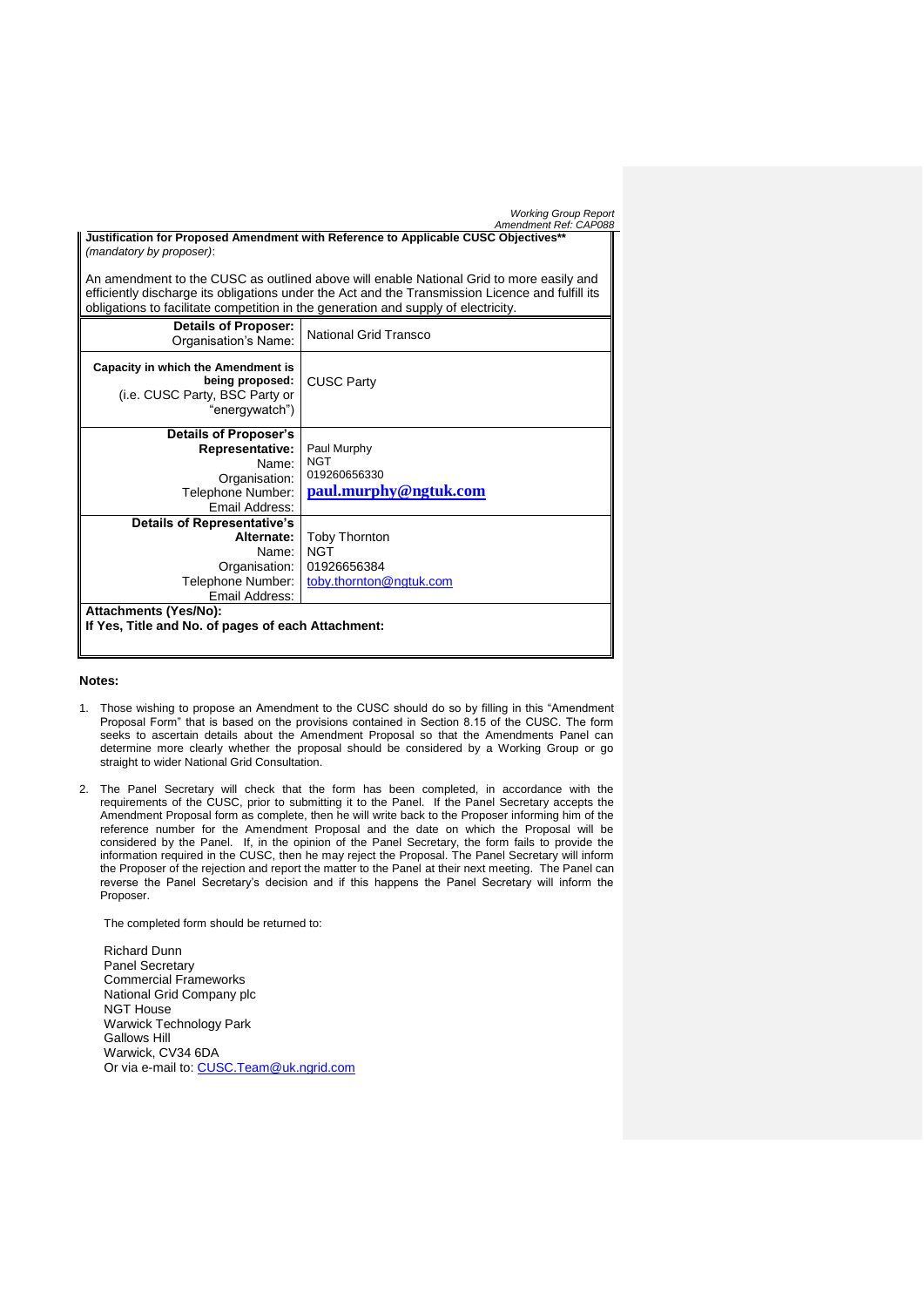(Participants submitting this form by email will need to send a statement to the effect that the proposer acknowledges that on acceptance of the proposal for consideration by the Amendments Panel, a proposer which is not a CUSC Party shall grant a licence in accordance with Paragraph 8.15.7 of the CUSC. A Proposer that is a CUSC Party shall be deemed to have granted this Licence).

3. Applicable CUSC Objectives\*\* - These are defined within the National Grid Company Transmission Licence under Section C10, paragraph 1. Reference should be made to this section when considering a proposed amendment. considering